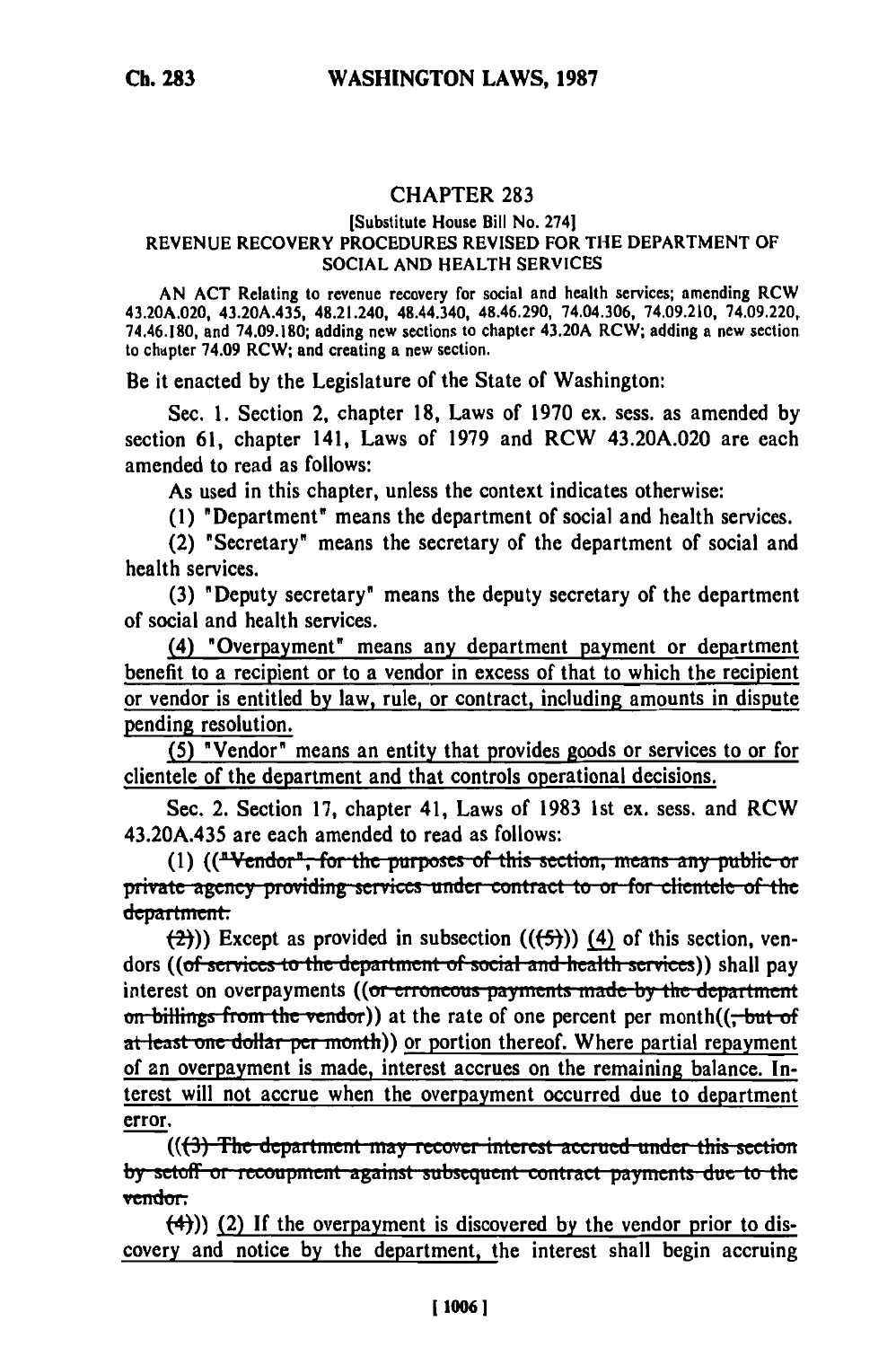((thirty)) ninety days after ((notice to)) the vendor ((of overpayment or erroneous payment or the date of the final decision on any administrative or judicial remedy sought by the vendor, whichever is the later date)) notifies the department of such overpayment.

**(3)** If the overpayment is discovered **by** the department prior to discovery and notice **by** the vendor, the interest shall begin accruing as follows, whichever occurs first:

(a) Thirty days after the date of notice **by** the department to the vendor; or

**(b)** Ninety days after the date of overpayment to the vendor.

 $((\left\lbrace 5 \right\rbrace))$  (4) This section does not apply to:

(a) Interagency or intergovernmental transactions;

**(b)** Contracts for public works, goods and services procured for the exclusive use of the department, equipment, or travel; and

(c) ((Claims subject to a good faith dispute. A good faith dispute exists when:<br>(i) The exact amount of the overpayment has not been established by

agreement of the parties or by operation of law; or

(ii) All administrative or judicial remedies available have not been exhausted;

(d) **Nursing homes licensed under chapter 18.51 RCW or portions of** hospitals licensed under chapter 70.41 RCW and operating as a nursing home, if those facilities are subject to chapter 74.46 RCW;

**(e)))** Contracts entered into before September **1,** 1979, for contracts with medical assistance funding, and August 23, 1983. for all other contracts.

Sec. **3.** Section 1, chapter **35,** Laws of 1983 as amended **by** section 2, chapter 184, Laws of 1986 and RCW 48.21.240 are each amended to read as follows:

**(1)** Each group insurer providing disability insurance coverage in this. state for hospital or medical care under contracts which are issued, delivered, or renewed in this state on or after July **1, 1986,** shall offer optional supplemental coverage for mental health treatment for the insured and the insured's covered dependents.

(2) Benefits shall be provided under the optional supplemental coverage for mental health treatment whether treatment is rendered by. (a) **A** physician licensed under chapter **18.71** or **18.57** RCW; **(b)** a psychologist licensed under chapter **18.83** RCW; ((or)) (c) a community mental health agency licensed **by** the department of social and health services pursuant to chapter 71.24 RCW; or **(d)** a state hospital as defined in RCW **72.23.010.** The treatment shall be covered at the usual and customary rates for such treatment. The insurer, health care service contractor, or health maintenance organization providing optional coverage under the provisions of this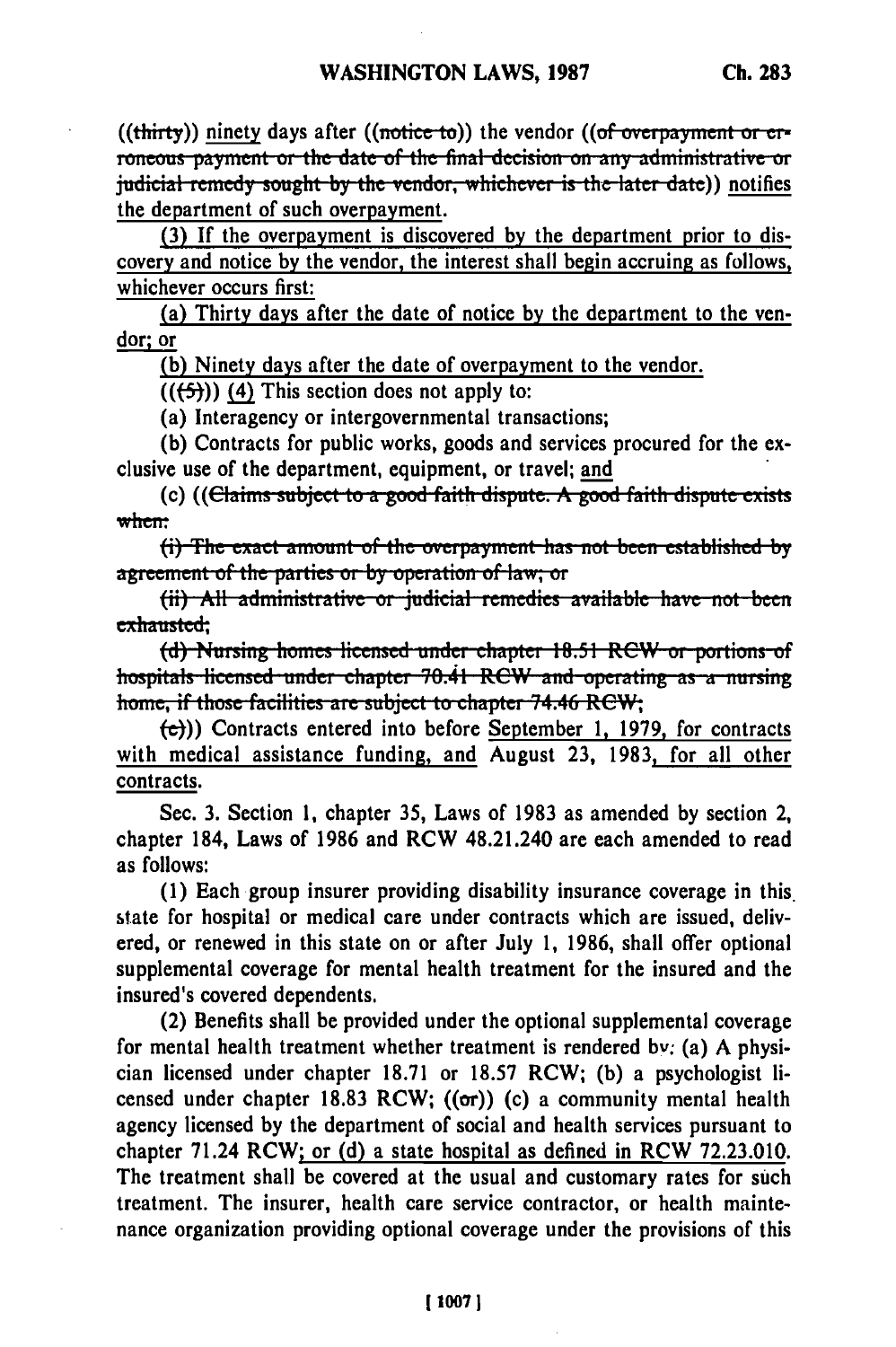section for mental health services may establish separate usual and customary rates for services rendered **by** physicians licensed under chapter **18.71** or **18.57** RCW, psychologists licensed under chapter **18.83** RCW, and community mental health centers licensed under chapter 71.24 RCW and state hospitals as defined in RCW **72.23.010.** However, the treatment may be subject to contract provisions with respect to reasonable deductible amounts or copayments. In order to qualify for coverage under this section, a licensed community mental health agency shall have in effect a plan for quality assurance and peer review, and the treatment shall be supervised **by** a physician licensed under chapter **18.71** or **18.57** RCW or **by** a psychologist licensed under chapter **18.83** RCW.

**(3)** The group disability insurance contract may provide that all the coverage for mental health treatment is waived for all covered members if the contract holder so states in advance in writing to the insurer.

(4) This section shall not apply to a group disability insurance contract that has been entered into in accordance with a collective bargaining agreefient between management and labor representatives prior to March **1, 1987.**

Sec. 4. Section 2, chapter **35,** Laws of **1983** as amended **by** section **3,** chapter 184, Laws of **1986** and RCW 48.44.340 are each amended to read as follows:

**(1)** Each health care service contractor providing hospital or medical services or benefits in this state under group contracts for health care services under this chapter which are issued, delivered, or renewed in this state on or after July **1, 1986,** shall offer optional supplemental coverage for mental health treatment for the insured and the insured's covered dependents.

(2) Benefits shall be provided under the optional supplemental coverage for mental health treatment whether treatment is rendered **by:** (a) **A** physician licensed under chapter **18.71** or **18.57** RCW; **(b)** a psychologist licensed under chapter 18.83 RCW;  $((\sigma r))$  (c) a community mental health agency licensed **by** the department of social and health services pursuant to chapter 71.24 RCW; or **(d)** a state hospital as defined in RCW **72.23.010.** The treatment shall be covered at the usual and customary rates for such treatment. The insurer, health care service contractor, or health maintenance organization providing optional coverage under the provisions of this section for mental health services may establish separate usual and customary rates for services rendered **by** physicians licensed under chapter **18.71** or **18.57** RCW, psychologists licensed under chapter **18.83** RCW, and community mental health centers licensed under chapter 71.24 RCW and state hospitals **as** defined in RCW **72.23.010.** However, the treatment may be subject to contract provisions with respect to reasonable deductible amounts or copayments. In order to qualify for coverage under this section, a licensed community mental health agency shall have in effect a plan for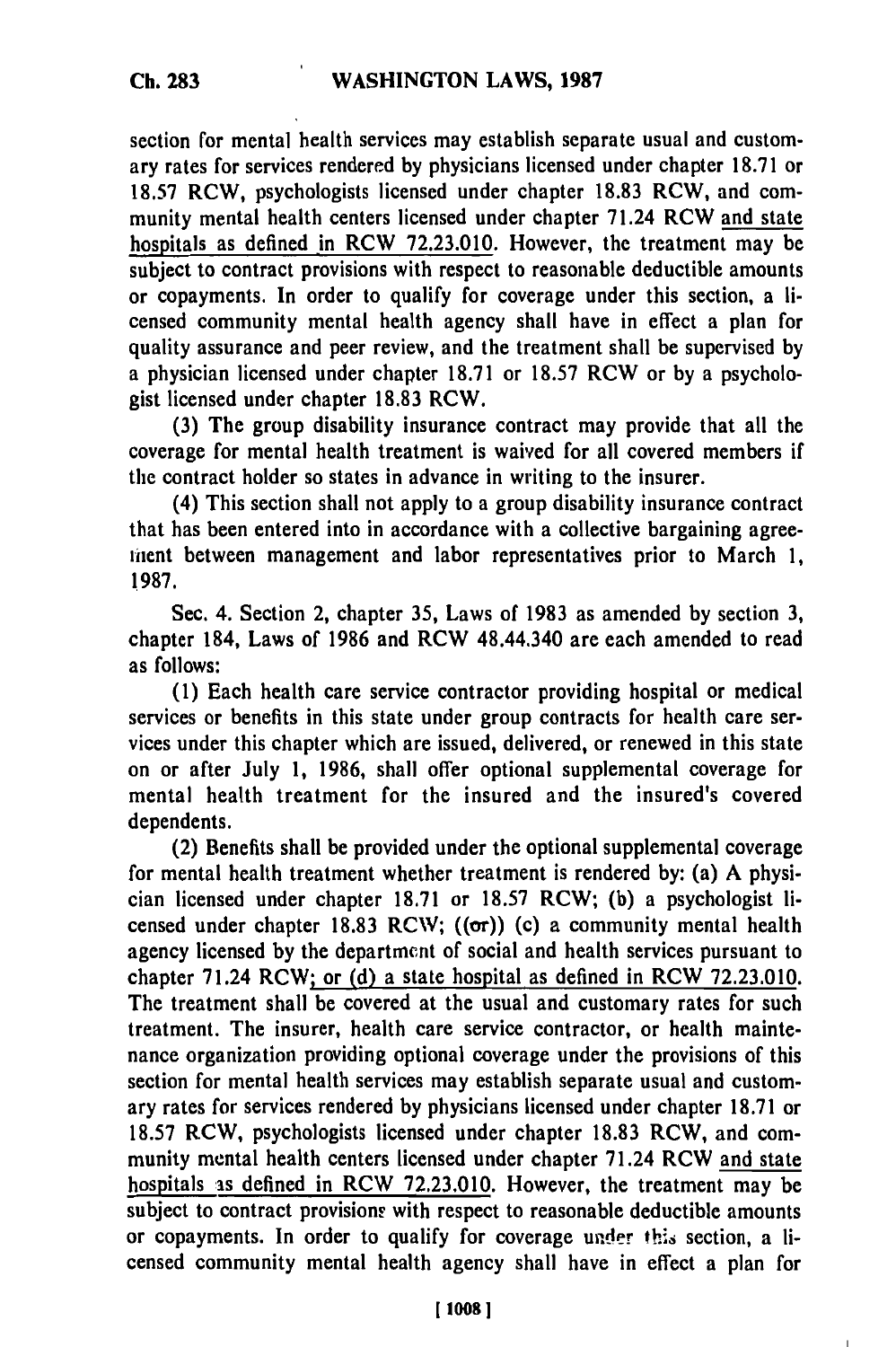quality assurance and peer review, and the treatment shall be supervised by a physician licensed under chapter 18.71 or 18.57 RCW or by a psychologist licensed under chapter 18.83 RCW.

(3) The group contract for health care services may provide that all the coverage for mental health treatment is waived for all covered members if the contract holder so states in advance in writing to the health care service contractor.

(4) This section shall not apply to a group health care service contract that has been entered into in accordance with a collective bargaining agreement between management and labor representatives prior to March 1, 1987.

Sec. 5. Section 3, chapter 35, Laws of 1983 as amended by section 4, chapter 184, Laws of 1986 and RCW 48.46.290 are each amended to read as follows:

(1) Each health maintenance organization providing services or benefits for hospital or medical care coverage in this state under group health maintenance agreements which are issued, delivered, or renewed in this state on or after July 1, 1986, shall offer optional supplemental coverage for mental health treatment to the enrolled participant and the enrolled participant's covered dependents.

(2) Benefits shall be provided under the optional supplemental coverage for mental health treatment whether treatment is rendered by the health maintenance organization or the health maintenance organization refers the enrolled participant or the enrolled participant's covered dependents for treatment to: (a) A physician licensed under chapter 18.71 or 18.57 RCW; (b) a psychologist licensed under chapter 18.83 RCW;  $((\sigma r))$  (c) a community mental health agency licensed by the department of social and health services pursuant to chapter 71.24 RCW; or **(d)** a state hospital as defined in RCW 72.23.010. The treatment shall be covered at the usual and customary rates for such treatment. The insurer, health care service contractor, or health maintenance organization providing optional coverage under the provisions of this section for mental health services may establish separate usual and customary rates for services rendered by physicians licensed under chapter 18.71 or 18.57 RCW, psychologists licensed under chapter 18- .83 RCW, and community mental health centers licensed under chapter 71.24 RCW and state hospitals as defined in RCW 72.23.010. However, the treatment may be subject to contract provisions with respect to reasonable deductible amounts or copayments. In order to qualify for coverage under this section, a licensed community mental health agency shall have in effect a plan for quality assurance and peer review, and the treatment shall be supervised by a physician licensed under chapter 18.71 or 18.57 RCW or by a psychologist licensed under chapter 18.83 RCW.

(3) The group health maintenance agreement may provide that all the coverage for mental health treatment is waived for all covered members if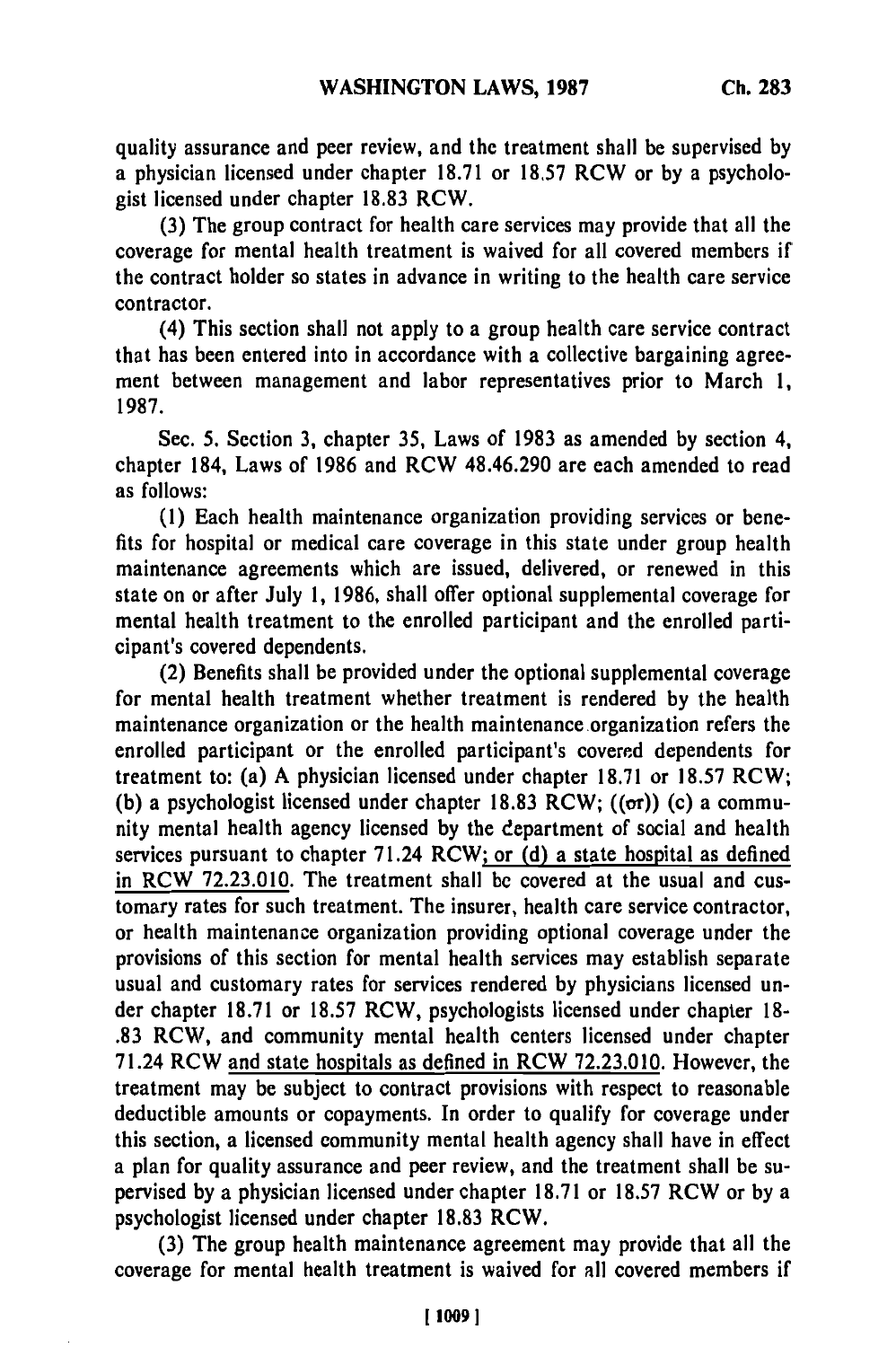**Ch. 283**

the contract holder so states in advance in writing to the health maintenance organization.

(4) This section shall not apply to a group health maintenance agreement that has been entered into in accordance with a collective bargaining agreement between management and labor representatives prior to March **1, 1987.**

Sec. **6.** Section 2, chapter **91,** Laws of 1965 ex. sess. as amended **by** section **308,** chapter 141, Laws of **1979** and RCW 74.04.306 are each amended to read as follows:

((The secretary shall commence action for the)) There will be no collection of overpayments and debts due the state ((within)) after the expiration **of** six years ((after-the)) from the date of notice of such overpayment **((is given or within six years after the person ceases to be a recipient of** public assistance, whichever is later. No proceedings for the collection of such overpayments or debts shall be begun after the expiration of such period)) unless the department has commenced recovery action in a court of law or unless an administrative remedy authorized **by** statute is in place. However, any amount due in a case thus extended shall cease to be a debt due the state at the expiration of ten years from the date of the notice of the underlying overpayment unless a court-ordered remedy would be in effect for a longer period.

The department, at any time, may accept offers of compromise of disputed claims or may grant partial or total write-off of overpayments or debts due the state. The department shall adopt rules establishing the considerations to be made in the granting or denial of partial or total write-off and offers of compromise of disputed claims for overpayments and debts due the state.

Sec. **7.** Section 2, chapter **152,** Laws of **1979** ex. sess. and RCW 74- **.09.210** are each amended to read as follows:

**(1)** No person, firm, corporation, partnership, association, agency, institution, or other legal entity, but not including an individual public assistance recipient of health care, shall, on behalf of himself or others, obtain or attempt to obtain benefits or payments under this chapter in a greater amount than that to which entitled **by** means **of:**

(a) A wilful false statement;

**(b) By** wilful misrepresentation, or **by** concealment of any material facts; or

(c) **By** other fraudulent scheme or device, including, but not limited to:

(i) Billing for services, drugs, supplies, or equipment that were unfurnished, of lower quality, or a substitution or misrepresentation of items billed; or

(ii) Repeated billing for purportedly covered items, which were not in fact so covered.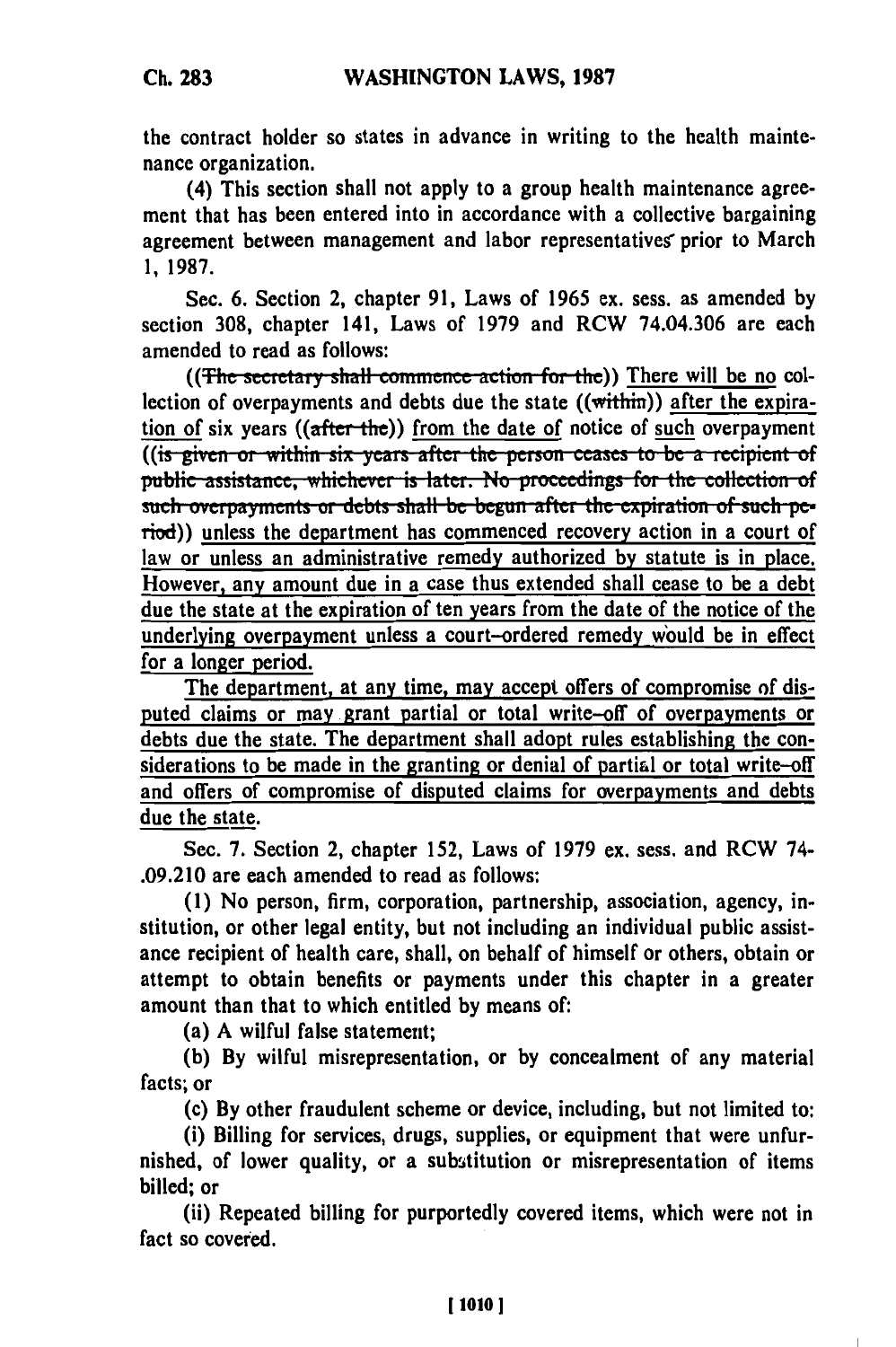**(2) Any** person or entity knowingly violating any of the provisions of subsection **(1)** of this section shall be liable for repayment of any excess benefits or payments received, plus interest ((on the amount of the excess benefits or payments)) at the rate ((of one percent each month for the peri*d* from the date upon which payment was made to the date upon which repayment is made to the state)) and in the manner provided in RCW 43-.20A.435. Such person or other entity shall further, in addition to any other penalties provided **by** law, be subject to civil penalties. The secretary **((of** social and health services)) may assess civil penalties in an amount not to exceed three times the amount of such excess benefits or payments: PRO-VIDED, That these civil penalties shall not apply to any acts or omissions occurring prior to ((the effective date of this act)) September 1, 1979.

**(3) All** orders of the department assessing civil penalties shall become final twenty days after the same have been served unless a hearing is requested.

(4) **A** criminal action need not be brought against a person for that person to be civilly liable under this section.

**(5)** In all proceedings under this section, service, hearings, and judicial review of such determinations shall be in accordance with chapter 34.04 **RCW.**

**(6)** Civil penalties shall be deposited in the general fund upon their receipt.

Sec. **8.** Section **3,** chapter **152,** Laws of **1979** ex. sess. and RCW 74- **.09.220** are each amended to read as follows:

Any person, firm, corporation, partnership, association, agency, institution or other legal entity, but not including an individual public assistance recipient of health care, that, without intent to violate this chapter, obtains benefits or payments under this code to which such person or entity is not entitled, or in a greater amount than that to which entitled, shall be liable for **(1)** any excess benefits or payments received, and (2) interest ((on-the amount of the excess benefits or payments)) calculated at the rate ((of one **percent each month for the period from the date upon which payment-was** made to the date upon which repayment is made to the state. **PROVIDED**, That no person, firm, corporation, partnership, association, agency, institu-<br>tion, or other legal entity shall be liable for payment of interest when excess **benefits or payments were obtained as a result of errors made-by the de**partment of social and health services)) and in the manner provided in RCW 43.20A.435. Whenever a penalty  $((\overline{\text{or interest}}))$  is due under RCW 74.09.210 ((or 74.09.220)) or interest is due under RCW 43.20A.435, such penalty or interest shall not be reimbursable **by** the state as an allowable cost under any of the provisions of this chapter.

Sec. 9. Section 18, chapter 177, Laws of 1980 as last amended by section 1, chapter 361, Laws of 1985 and RCW 74.46.180 are each amended to read as follows: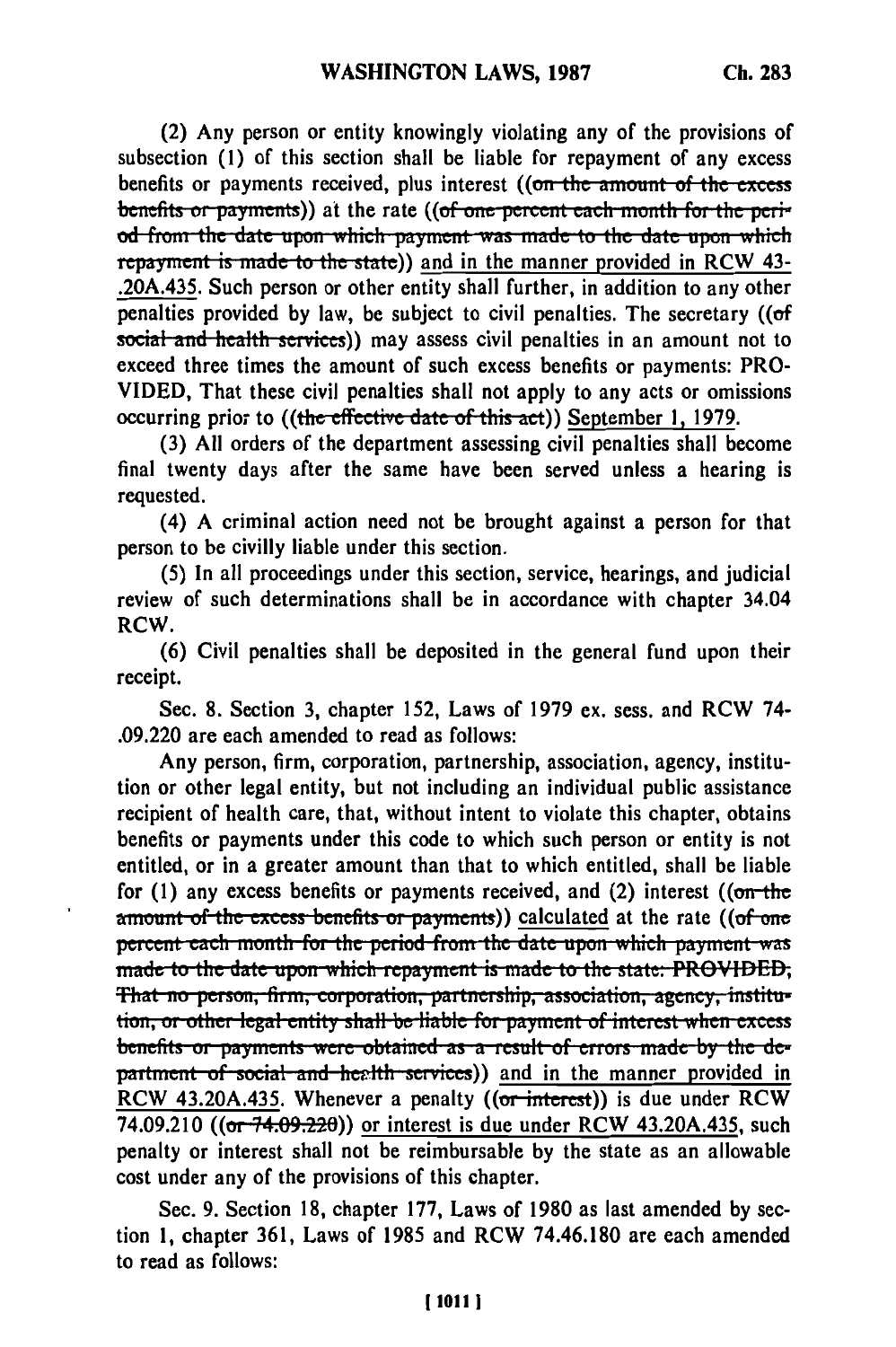**Ch. 283**

**(1) The** state shall make payment of any underpayments within thirty days after the date the preliminary or final settlement report is submitted to the contractor.

(2) A contractor found to have received either overpayments or erroneous payments under a preliminary or final settlement shall refund such payments to the state within thirty days after the date the preliminary or final settlement report is submitted to the contractor, subject to the provisions of subsections (3), (4), and (7) of this section.

(3) Within the cost centers of nursing services and food, all savings resulting from the respective allowable costs being lower than the respective reimbursement rate paid to the contractor during the report period shall be refunded. In computing a preliminary or final settlement, savings in a cost center may be shifted to cover a deficit in another cost center up to the amount of any savings: PROVIDED, That not more than twenty percent of the rate in a cost center may be shifted into that cost center and no shifting may be made into the property cost center.

(4) Within the cost centers of administration and operations and property, the contractor shall retain at least fifty percent, but not more than seventy-five percent, of any savings resulting from the respective audited allowable costs being lower than the respective reimbursement rates paid to the contractor during the report period multiplied by the number of authorized medical care client days in which said rates were in effect, except that no savings may be retained if reported costs in the property cost center and the administration and operations cost center exceed audited allowable costs by ten cents or more per patient day. The secretary, by rule and regulation, shall establish the basis for the specific percentages of savings to the contractors. Such rules and regulations may provide for differences in the percentages allowed for each cost center to individual facilities based on performance measures related to administrative efficiency.

(5) All allowances provided by RCW 74.46.530 shall be retained by the contractor. Any industrial insurance dividend or premium discount under RCW 51.16.035 shall be retained by the contractor to the extent that such dividend or premium discount is attributable to the contractor's private patients.

(6) In the event the contractor fails to make repayment in the time provided in subsection (2) of this section, the department shall either:

(a) Deduct the amount of refund due, plus  $(($ assessment of)) any interest((, *as* d,,L,, 1,Ae **by** thee.i **y))** accrued under RCW 43.20A.435, from payment amounts due the contractor; or

(b) In the instance the contract has been terminated, (i) deduct the amount of refund due, plus  $((an-assert of))$  interest $((, determined by$ the secretary)) assessed at the rate and in the manner provided in RCW 43.20A.435, from any payments due; or (ii) ((assess)) recover the amount due, plus any interest((<del>, as determined by the secretary, on the amount</del>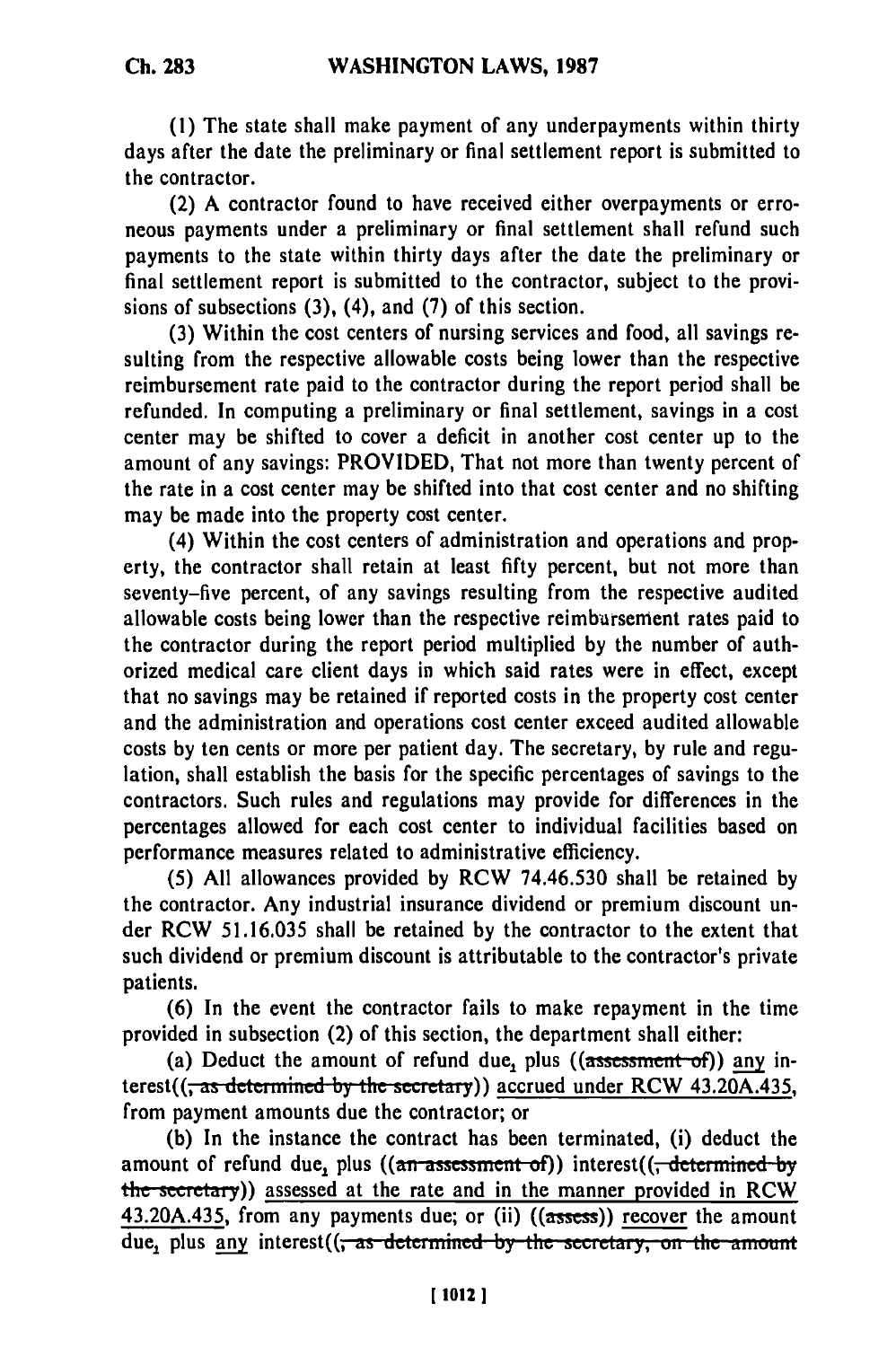**due))** assessed under RCW 43.20A.435, from security posted with the department or **by** any other lawful means.

**(7)** Where the facility is pursuing timely-filed judicial or administrative remedies in good faith regarding settlement issues, the contractor need not refund nor shall the department withhold from the facility current payment amounts the department claims to be due from the facility but which **are** specifically disputed **by** the contractor. **If** the judicial or administrative remedy sought **by** the facility is not granted after all appeals are exhausted or mutually terminated, the facility shall make payment of such amounts due plus interest accrued from the date of filing of the appeal, as payable on judgments, within sixty days of the date such decision is made.

**NEW SECTION.** Sec. **10. (1)** The department may, at the secretary's discretion, secure the repayment of any outstanding overpayment, plus interest, if any, through the filing of a lien against the vendor's real property, or **by** requiring the posting of a bond, assignment of deposit, or some other form of security acceptable to the department, or **by** doing both.

(a) Any lien shall be effective from the date of filing for record with the county auditor of the county in which the property is located and the lien claim shall have preference over the claims of all unsecured creditors.

**(b)** The department shall review and determine the acceptability of all other forms of security.

(c) Any bond must be issued **by** a company licensed as a surety in the state of Washington.

**(d)** This subsection does not apply to nursing homes licensed under chapter **18.51** RCW or portions of hospitals licensed under chapter 70.41 RCW and operating as a nursing home, if those facilities are subject to chapter 74.46 RCW.

(2) The department may recover any overpayment, plus interest, if any, **by** setoff or recoupment against subsequent payments to the vendor.

**NEW SECTION.** Sec. **1.** Liens created under section **10** of this act shall bind the affected property for a period of ten years after the lien has been recorded or ten years after the resolution of all good faith disputes as to the overpayment, whichever is later. Any civil action **by** the department to enforce such lien must be timely commenced before the ten-year period expires or the lien shall be released. **A** civil action to enforce such lien shall not be timely commenced unless the summons and complaint are filed within the ten-year period in a court having jurisdiction and service of the summons and complaint is made upon all parties in the manner prescribed **by** appropriate civil court rules.

**NEW SECTION.** Sec. 12. The remedies under sections **10** and **11** of this act are nonexclusive and nothing contained in this chapter may be construed to impair or affect the right of the department to maintain a civil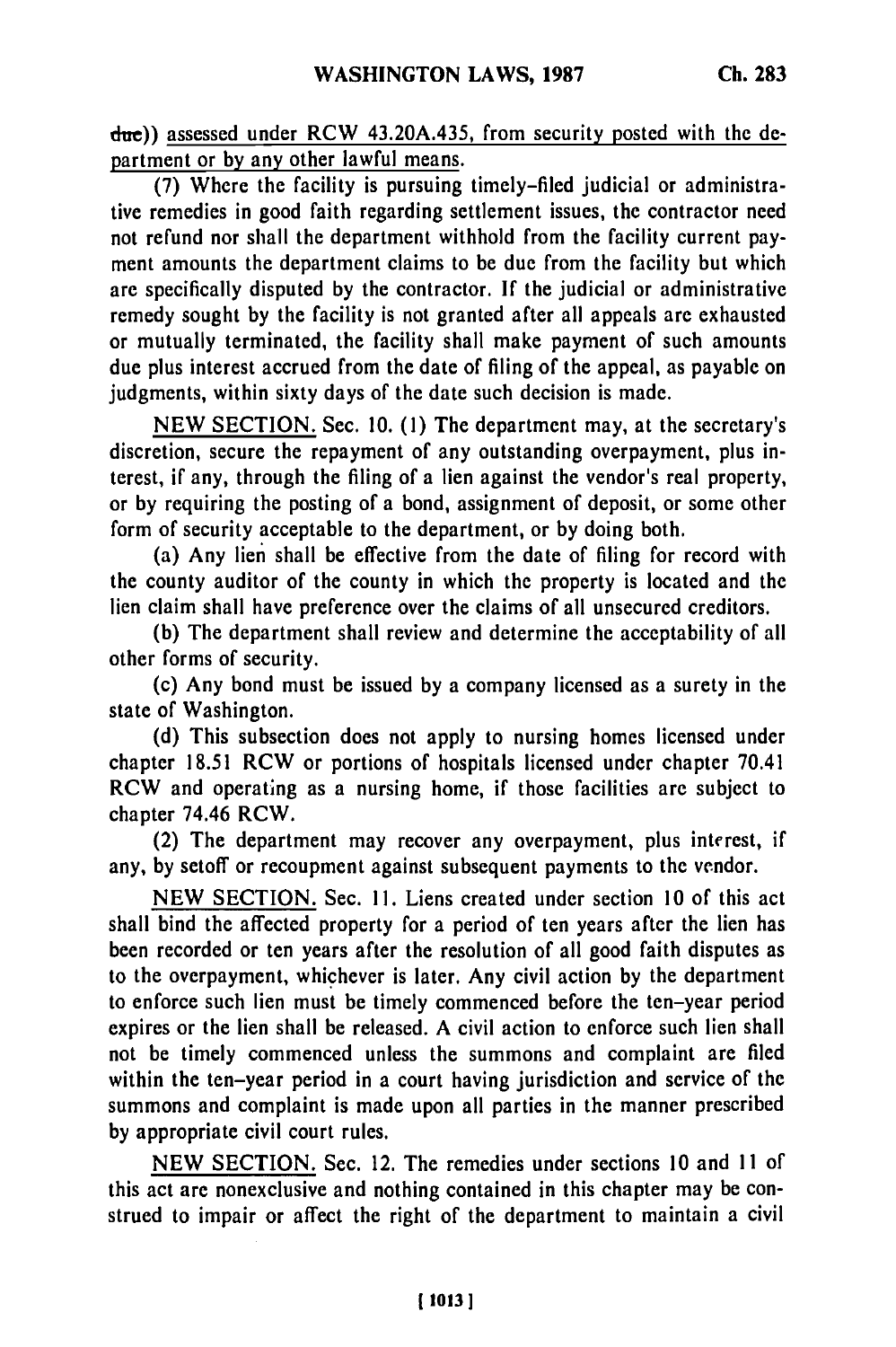action or to pursue any other remedies available to it under the laws of this state to recover such debt.

**NEW** SECTION. Sec. 13. A new section is added to chapter 74.09 RCW to read as follows:

**(1)** The department is authorized to recover the cost of medical care provided to a recipient who was sixty-five years or older, upon the recipient's death except:

(a) Where there is a surviving spouse; or

**(b)** Where there is a surviving child under 21 years of age or blind or disabled as defined in the state plan under Title XIX of the social security act; or

(c) To the extent of the first **fifty** thousand dollars of the estate value at the time of death, where there are surviving children other than as defined above, and not to exceed thirty-five percent of the remainder.

(2) The department may assert and enforce a claim against the estate of the deceased recipient for the debt in subsection **(1)** of this section, in accordance with chapter 11.40 RCW.

**(3)** The remedies in subsection (2) of this section are nonexclusive and upon the death of the recipient, the department shall have a lien for the debt in subsection **(1)** of this section. The lien attaches to the real property of which the deceased recipient was seized immediately before death. Upon subsequent filing of the notice thereof with the county auditor of the county in which the real property is located, the lien shall be deemed to relate back and be effective against such property as of the date of the recipient's death. Recovery under the lien shall be upon the sale or transfer of the subject property.

Sec. 14. Section **74.09.180,** chapter **26,** Laws of **1959** as last amended **by** section 14, chapter **171,** Laws of **1979** ex. sess. and RCW **74.09.180** are each amended to read as follows:

The provisions of this chapter shall not apply to recipients whose personal injuries are occasioned **by** negligence or wrong of another: PROVID-**ED,** HOWEVER, That the secretary of the department of social and health services may, in his discretion, furnish assistance, under the provisions of this chapter, for the results of injuries to or illness of a recipient, and the department of social and health services shall thereby be subrogated to the recipient's ((right of recovery therefor)) rights against the recovery had from any tort feasor and/or his or her insurer and shall have a lien thereupon to the extent of the value of the assistance furnished **by** the department of social and health services: PROVIDED FURTHER, That to the end of securing reimbursement of any assistance furnished to such a recipient, the department of social and health services may, as a nonexclusive legal remedy, assert and enforce a lien upon any claim, right of action, settlement proceeds, and/or money, including any claim for benefits arising from an insurance program, to which such recipient is entitled (a) against

**Ch. 283**